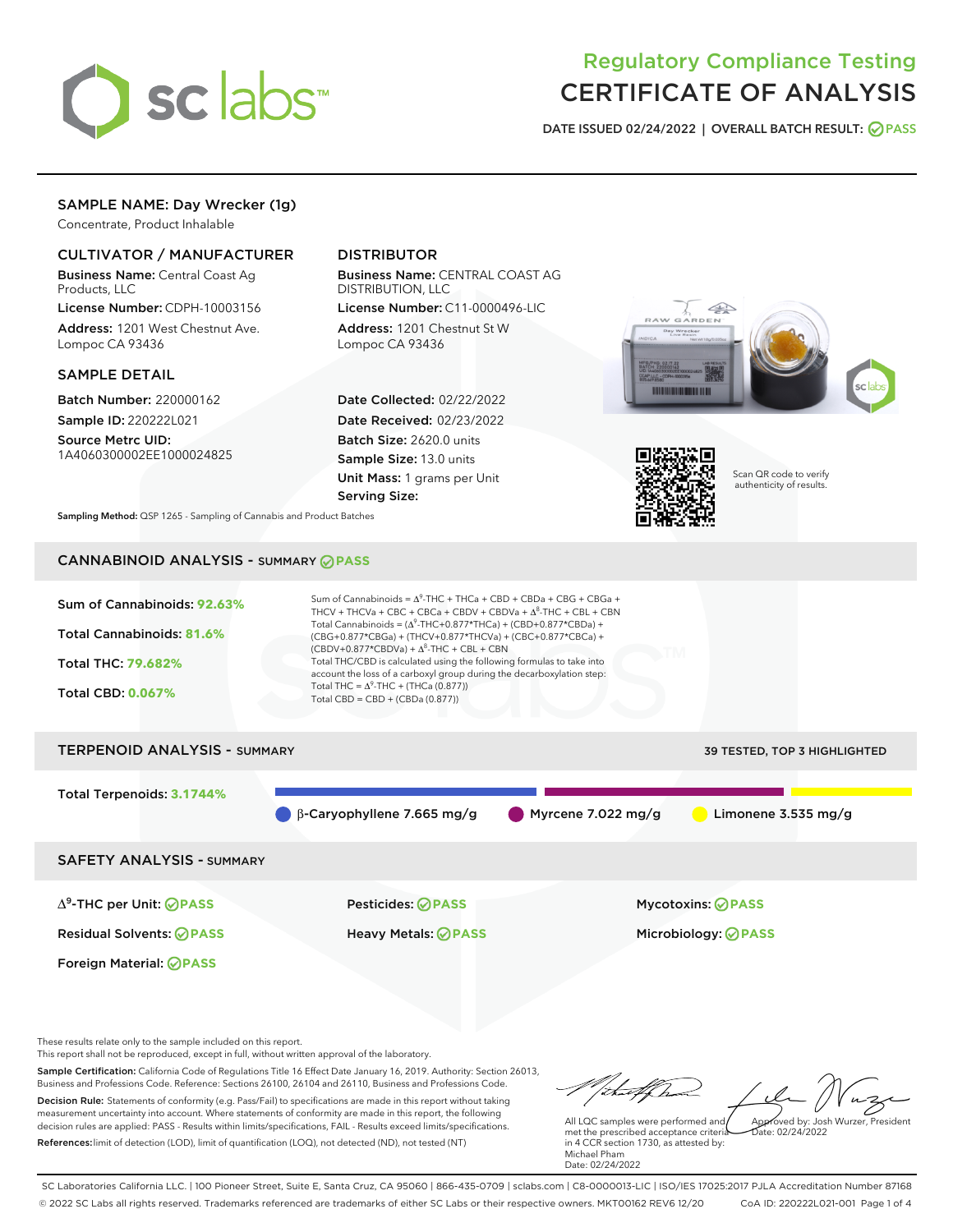



**RESULT** 

DAY WRECKER (1G) | DATE ISSUED 02/24/2022 | OVERALL BATCH RESULT:  $\bigcirc$  PASS

#### CANNABINOID TEST RESULTS - 02/23/2022 2 PASS

Tested by high-performance liquid chromatography with diode-array detection (HPLC-DAD). **Method:** QSP 1157 - Analysis of Cannabinoids by HPLC-DAD

#### TOTAL CANNABINOIDS: **81.6%**

Total Cannabinoids (Total THC) + (Total CBD) + (Total CBG) + (Total THCV) + (Total CBC) +  $(Total CBDV) +  $\Delta^8$ -THC + CBL + CBN$ 

TOTAL THC: **79.682%** Total THC (Δ<sup>9</sup>-THC+0.877\*THCa)

TOTAL CBD: **0.067%**

Total CBD (CBD+0.877\*CBDa)

TOTAL CBG: 0.5% Total CBG (CBG+0.877\*CBGa)

TOTAL THCV: 0.325% Total THCV (THCV+0.877\*THCVa)

TOTAL CBC: 0.993% Total CBC (CBC+0.877\*CBCa)

TOTAL CBDV: ND Total CBDV (CBDV+0.877\*CBDVa)

| <b>COMPOUND</b>            | LOD/LOQ<br>(mg/g) | <b>MEASUREMENT</b><br><b>UNCERTAINTY</b><br>(mg/g) | <b>RESULT</b><br>(mg/g) | <b>RESULT</b><br>(%) |
|----------------------------|-------------------|----------------------------------------------------|-------------------------|----------------------|
| <b>THCa</b>                | 0.05 / 0.14       | ±17.574                                            | 878.68                  | 87.868               |
| $\Delta^9$ -THC            | 0.06 / 0.26       | ±0.703                                             | 26.22                   | 2.622                |
| <b>CBCa</b>                | 0.07 / 0.28       | ±0.431                                             | 11.32                   | 1.132                |
| <b>CBGa</b>                | 0.1/0.2           | ±0.18                                              | 4.5                     | 0.45                 |
| <b>THCVa</b>               | 0.07/0.20         | ±0.138                                             | 3.71                    | 0.371                |
| <b>CBG</b>                 | 0.06 / 0.19       | ±0.033                                             | 1.09                    | 0.109                |
| <b>CBDa</b>                | 0.02/0.19         | ±0.017                                             | 0.76                    | 0.076                |
| $\Lambda^8$ -THC           | 0.1/0.4           | N/A                                                | <b>ND</b>               | <b>ND</b>            |
| <b>THCV</b>                | 0.1/0.2           | N/A                                                | <b>ND</b>               | <b>ND</b>            |
| <b>CBD</b>                 | 0.07/0.29         | N/A                                                | <b>ND</b>               | <b>ND</b>            |
| <b>CBDV</b>                | 0.04 / 0.15       | N/A                                                | <b>ND</b>               | <b>ND</b>            |
| <b>CBDVa</b>               | 0.03/0.53         | N/A                                                | <b>ND</b>               | <b>ND</b>            |
| <b>CBL</b>                 | 0.06 / 0.24       | N/A                                                | <b>ND</b>               | <b>ND</b>            |
| <b>CBN</b>                 | 0.1/0.3           | N/A                                                | <b>ND</b>               | <b>ND</b>            |
| <b>CBC</b>                 | 0.2 / 0.5         | N/A                                                | <b>ND</b>               | <b>ND</b>            |
| <b>SUM OF CANNABINOIDS</b> |                   |                                                    | $926.3$ mg/g            | 92.63%               |

#### **UNIT MASS: 1 grams per Unit**

| $\Delta^9$ -THC per Unit               | 1100 per-package limit | 26.22 mg/unit   | <b>PASS</b> |
|----------------------------------------|------------------------|-----------------|-------------|
| <b>Total THC per Unit</b>              |                        | 796.82 mg/unit  |             |
| <b>CBD per Unit</b>                    |                        | <b>ND</b>       |             |
| <b>Total CBD per Unit</b>              |                        | $0.67$ mg/unit  |             |
| <b>Sum of Cannabinoids</b><br>per Unit |                        | 926.3 mg/unit   |             |
| <b>Total Cannabinoids</b><br>per Unit  |                        | $815.7$ mg/unit |             |

| <b>COMPOUND</b>         | (mg/g)        | <b>UNCERTAINTY</b><br>(mg/g) | (mg/g)                                           | (%)                 |
|-------------------------|---------------|------------------------------|--------------------------------------------------|---------------------|
| β-Caryophyllene         | 0.004 / 0.012 | ±0.2123                      | 7.665                                            | 0.7665              |
| <b>Myrcene</b>          | 0.008 / 0.025 | ±0.0702                      | 7.022                                            | 0.7022              |
| Limonene                | 0.005 / 0.016 | ±0.0392                      | 3.535                                            | 0.3535              |
| $\alpha$ -Humulene      | 0.009 / 0.029 | ±0.0622                      | 2.486                                            | 0.2486              |
| Linalool                | 0.009 / 0.032 | ±0.0522                      | 1.765                                            | 0.1765              |
| $\alpha$ -Bisabolol     | 0.008 / 0.026 | ±0.0698                      | 1.683                                            | 0.1683              |
| β-Ocimene               | 0.006 / 0.020 | ±0.0255                      | 1.020                                            | 0.1020              |
| Valencene               | 0.009 / 0.030 | ±0.0523                      | 0.976                                            | 0.0976              |
| Nerolidol               | 0.006 / 0.019 | ±0.0459                      | 0.936                                            | 0.0936              |
| trans-β-Farnesene       | 0.008 / 0.025 | ±0.0212                      | 0.769                                            | 0.0769              |
| Terpineol               | 0.009 / 0.031 | ±0.0325                      | 0.680                                            | 0.0680              |
| Fenchol                 | 0.010 / 0.034 | ±0.0191                      | 0.636                                            | 0.0636              |
| $\beta$ -Pinene         | 0.004 / 0.014 | ±0.0051                      | 0.576                                            | 0.0576              |
| Terpinolene             | 0.008 / 0.026 | ±0.0085                      | 0.536                                            | 0.0536              |
| Caryophyllene<br>Oxide  | 0.010 / 0.033 | ±0.0190                      | 0.531                                            | 0.0531              |
| $\alpha$ -Pinene        | 0.005 / 0.017 | ±0.0025                      | 0.369                                            | 0.0369              |
| <b>Borneol</b>          | 0.005 / 0.016 | ±0.0059                      | 0.181                                            | 0.0181              |
| Geraniol                | 0.002 / 0.007 | ±0.0053                      | 0.155                                            | 0.0155              |
| Camphene                | 0.005 / 0.015 | ±0.0006                      | 0.067                                            | 0.0067              |
| Fenchone                | 0.009 / 0.028 | ±0.0008                      | 0.036                                            | 0.0036              |
| Guaiol                  | 0.009 / 0.030 | ±0.0013                      | 0.036                                            | 0.0036              |
| Citronellol             | 0.003 / 0.010 | ±0.0013                      | 0.034                                            | 0.0034              |
| Eucalyptol              | 0.006 / 0.018 | ±0.0005                      | 0.025                                            | 0.0025              |
| Nerol                   | 0.003 / 0.011 | ±0.0009                      | 0.025                                            | 0.0025              |
| $\alpha$ -Phellandrene  | 0.006 / 0.020 | N/A                          | <loq< th=""><th><loq< th=""></loq<></th></loq<>  | <loq< th=""></loq<> |
| $\Delta^3$ -Carene      | 0.005 / 0.018 | N/A                          | <loq< th=""><th><loq< th=""></loq<></th></loq<>  | <loq< th=""></loq<> |
| $\alpha$ -Terpinene     | 0.005 / 0.017 | N/A                          | <loq< th=""><th><math>&lt;</math>LOQ</th></loq<> | $<$ LOQ             |
| p-Cymene                | 0.005 / 0.016 | N/A                          | <loq< th=""><th><loq< th=""></loq<></th></loq<>  | <loq< th=""></loq<> |
| $\gamma$ -Terpinene     | 0.006 / 0.018 | N/A                          | <loq< th=""><th><loq< th=""></loq<></th></loq<>  | <loq< th=""></loq<> |
| Sabinene Hydrate        | 0.006 / 0.022 | N/A                          | <loq< th=""><th><loq< th=""></loq<></th></loq<>  | <loq< th=""></loq<> |
| Sabinene                | 0.004 / 0.014 | N/A                          | ND                                               | ND                  |
| Isopulegol              | 0.005 / 0.016 | N/A                          | ND                                               | ND                  |
| Camphor                 | 0.006 / 0.019 | N/A                          | <b>ND</b>                                        | ND                  |
| Isoborneol              | 0.004 / 0.012 | N/A                          | ND                                               | ND                  |
| Menthol                 | 0.008 / 0.025 | N/A                          | ND                                               | ND                  |
| Pulegone                | 0.003 / 0.011 | N/A                          | <b>ND</b>                                        | ND                  |
| <b>Geranyl Acetate</b>  | 0.004 / 0.014 | N/A                          | ND                                               | ND                  |
| $\alpha$ -Cedrene       | 0.005 / 0.016 | N/A                          | ND                                               | ND                  |
| Cedrol                  | 0.008 / 0.027 | N/A                          | <b>ND</b>                                        | ND                  |
| <b>TOTAL TERPENOIDS</b> |               |                              | 31.744 ma/a                                      | 3.1744%             |

SC Laboratories California LLC. | 100 Pioneer Street, Suite E, Santa Cruz, CA 95060 | 866-435-0709 | sclabs.com | C8-0000013-LIC | ISO/IES 17025:2017 PJLA Accreditation Number 87168 © 2022 SC Labs all rights reserved. Trademarks referenced are trademarks of either SC Labs or their respective owners. MKT00162 REV6 12/20 CoA ID: 220222L021-001 Page 2 of 4

#### TERPENOID TEST RESULTS - 02/24/2022

LOD/LOO

Terpene analysis utilizing gas chromatography-flame ionization detection (GC-FID). **Method:** QSP 1192 - Analysis of Terpenoids by GC-FID

MEASUREMENT

**RESULT**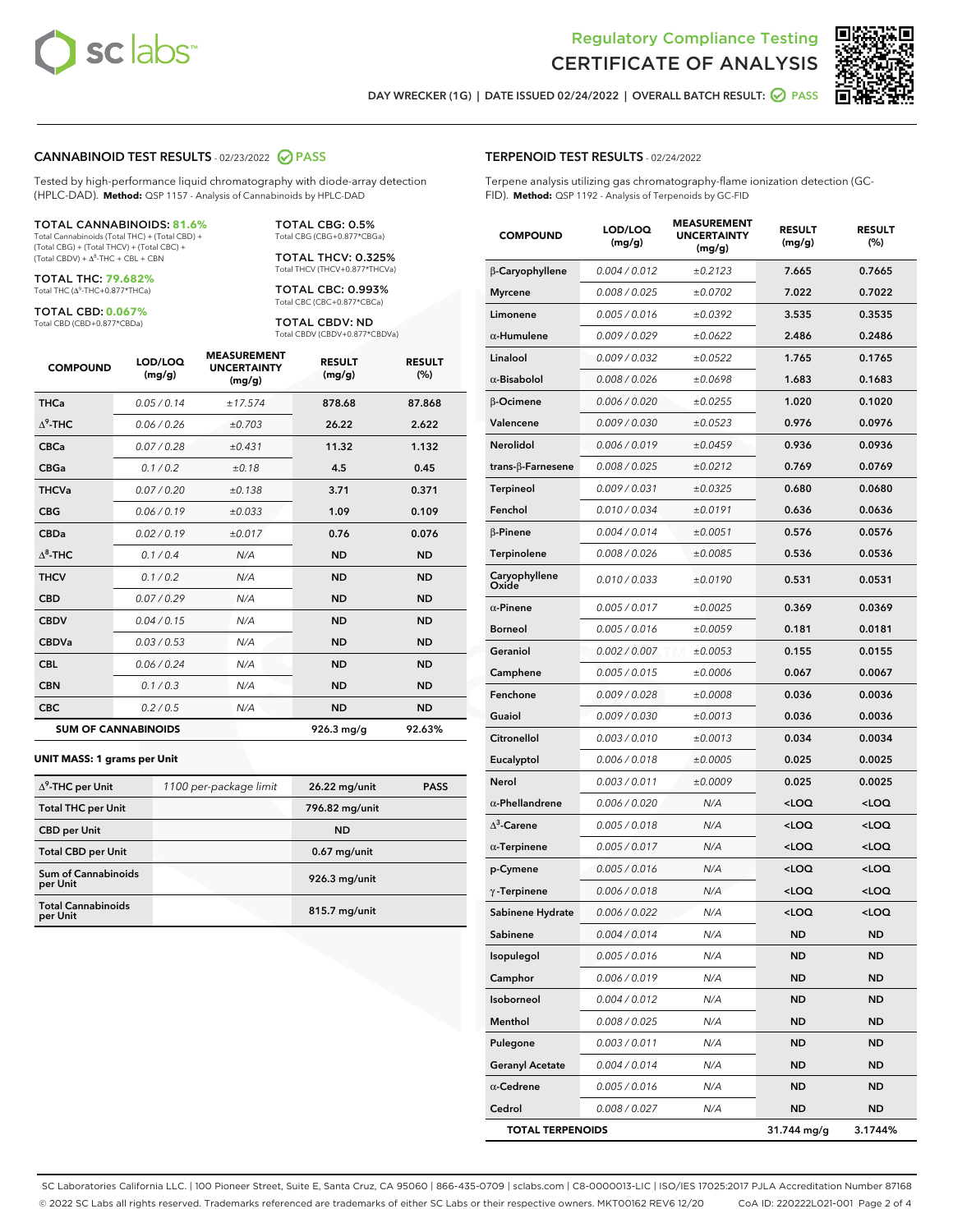



DAY WRECKER (1G) | DATE ISSUED 02/24/2022 | OVERALL BATCH RESULT:  $\bigcirc$  PASS

### CATEGORY 1 PESTICIDE TEST RESULTS - 02/24/2022 2 PASS

Pesticide and plant growth regulator analysis utilizing high-performance liquid chromatography-mass spectrometry (HPLC-MS) or gas chromatography-mass spectrometry (GC-MS). \*GC-MS utilized where indicated. **Method:** QSP 1212 - Analysis of Pesticides and Mycotoxins by LC-MS or QSP 1213 - Analysis of Pesticides by GC-MS

| <b>COMPOUND</b>             | LOD/LOQ<br>$(\mu g/g)$ | <b>ACTION</b><br><b>LIMIT</b><br>$(\mu g/g)$ | <b>MEASUREMENT</b><br><b>UNCERTAINTY</b><br>$(\mu g/g)$ | <b>RESULT</b><br>$(\mu g/g)$ | <b>RESULT</b> |
|-----------------------------|------------------------|----------------------------------------------|---------------------------------------------------------|------------------------------|---------------|
| Aldicarb                    | 0.03 / 0.08            | $\ge$ LOD                                    | N/A                                                     | <b>ND</b>                    | <b>PASS</b>   |
| Carbofuran                  | 0.02 / 0.05            | $>$ LOD                                      | N/A                                                     | <b>ND</b>                    | <b>PASS</b>   |
| Chlordane*                  | 0.03 / 0.08            | $\geq$ LOD                                   | N/A                                                     | <b>ND</b>                    | <b>PASS</b>   |
| Chlorfenapyr*               | 0.03/0.10              | $\geq$ LOD                                   | N/A                                                     | <b>ND</b>                    | <b>PASS</b>   |
| Chlorpyrifos                | 0.02/0.06              | $>$ LOD                                      | N/A                                                     | <b>ND</b>                    | <b>PASS</b>   |
| Coumaphos                   | 0.02 / 0.07            | $\ge$ LOD                                    | N/A                                                     | <b>ND</b>                    | <b>PASS</b>   |
| Daminozide                  | 0.02 / 0.07            | $\ge$ LOD                                    | N/A                                                     | <b>ND</b>                    | <b>PASS</b>   |
| <b>Dichlorvos</b><br>(DDVP) | 0.03/0.09              | $\ge$ LOD                                    | N/A                                                     | <b>ND</b>                    | <b>PASS</b>   |
| Dimethoate                  | 0.03 / 0.08            | $>$ LOD                                      | N/A                                                     | <b>ND</b>                    | <b>PASS</b>   |
| Ethoprophos                 | 0.03/0.10              | $>$ LOD                                      | N/A                                                     | <b>ND</b>                    | <b>PASS</b>   |
| Etofenprox                  | 0.02 / 0.06            | $\ge$ LOD                                    | N/A                                                     | <b>ND</b>                    | <b>PASS</b>   |
| Fenoxycarb                  | 0.03 / 0.08            | $\ge$ LOD                                    | N/A                                                     | <b>ND</b>                    | <b>PASS</b>   |
| Fipronil                    | 0.03 / 0.08            | $\ge$ LOD                                    | N/A                                                     | <b>ND</b>                    | <b>PASS</b>   |
| Imazalil                    | 0.02 / 0.06            | $\ge$ LOD                                    | N/A                                                     | <b>ND</b>                    | <b>PASS</b>   |
| <b>Methiocarb</b>           | 0.02 / 0.07            | $\ge$ LOD                                    | N/A                                                     | <b>ND</b>                    | <b>PASS</b>   |
| Parathion-methyl            | 0.03/0.10              | $>$ LOD                                      | N/A                                                     | <b>ND</b>                    | <b>PASS</b>   |
| <b>Mevinphos</b>            | 0.03/0.09              | $\ge$ LOD                                    | N/A                                                     | <b>ND</b>                    | <b>PASS</b>   |
| Paclobutrazol               | 0.02 / 0.05            | $\ge$ LOD                                    | N/A                                                     | <b>ND</b>                    | <b>PASS</b>   |
| Propoxur                    | 0.03/0.09              | $>$ LOD                                      | N/A                                                     | <b>ND</b>                    | <b>PASS</b>   |
| Spiroxamine                 | 0.03 / 0.08            | $\ge$ LOD                                    | N/A                                                     | <b>ND</b>                    | <b>PASS</b>   |
| Thiacloprid                 | 0.03/0.10              | $\ge$ LOD                                    | N/A                                                     | <b>ND</b>                    | <b>PASS</b>   |

## CATEGORY 2 PESTICIDE TEST RESULTS - 02/24/2022 2 PASS

| <b>COMPOUND</b>          | LOD/LOQ<br>$(\mu g/g)$ | <b>ACTION</b><br><b>LIMIT</b><br>$(\mu g/g)$ | <b>MEASUREMENT</b><br><b>UNCERTAINTY</b><br>$(\mu g/g)$ | <b>RESULT</b><br>$(\mu g/g)$ | <b>RESULT</b> |  |
|--------------------------|------------------------|----------------------------------------------|---------------------------------------------------------|------------------------------|---------------|--|
| Abamectin                | 0.03/0.10              | 0.1                                          | N/A                                                     | <b>ND</b>                    | <b>PASS</b>   |  |
| Acephate                 | 0.02/0.07              | 0.1                                          | N/A                                                     | <b>ND</b>                    | <b>PASS</b>   |  |
| Acequinocyl              | 0.02/0.07              | 0.1                                          | N/A                                                     | <b>ND</b>                    | <b>PASS</b>   |  |
| Acetamiprid              | 0.02/0.05              | 0.1                                          | N/A                                                     | <b>ND</b>                    | <b>PASS</b>   |  |
| Azoxystrobin             | 0.02/0.07              | 0.1                                          | N/A                                                     | <b>ND</b>                    | <b>PASS</b>   |  |
| <b>Bifenazate</b>        | 0.01/0.04              | 0.1                                          | N/A                                                     | <b>ND</b>                    | <b>PASS</b>   |  |
| <b>Bifenthrin</b>        | 0.02 / 0.05            | 3                                            | N/A                                                     | <b>ND</b>                    | <b>PASS</b>   |  |
| <b>Boscalid</b>          | 0.03/0.09              | 0.1                                          | N/A                                                     | <b>ND</b>                    | <b>PASS</b>   |  |
| Captan                   | 0.19/0.57              | 0.7                                          | N/A                                                     | <b>ND</b>                    | <b>PASS</b>   |  |
| Carbaryl                 | 0.02/0.06              | 0.5                                          | N/A                                                     | <b>ND</b>                    | <b>PASS</b>   |  |
| Chlorantranilip-<br>role | 0.04/0.12              | 10                                           | N/A                                                     | <b>ND</b>                    | <b>PASS</b>   |  |
| Clofentezine             | 0.03/0.09              | 0.1                                          | N/A                                                     | <b>ND</b>                    | <b>PASS</b>   |  |

#### CATEGORY 2 PESTICIDE TEST RESULTS - 02/24/2022 continued

| <b>COMPOUND</b>               | LOD/LOQ<br>(µg/g) | <b>ACTION</b><br><b>LIMIT</b><br>(µg/g) | <b>MEASUREMENT</b><br><b>UNCERTAINTY</b><br>(µg/g) | <b>RESULT</b><br>(µg/g) | <b>RESULT</b> |
|-------------------------------|-------------------|-----------------------------------------|----------------------------------------------------|-------------------------|---------------|
| Cyfluthrin                    | 0.12 / 0.38       | $\overline{c}$                          | N/A                                                | <b>ND</b>               | <b>PASS</b>   |
| Cypermethrin                  | 0.11/0.32         | $\mathcal{I}$                           | N/A                                                | <b>ND</b>               | <b>PASS</b>   |
| <b>Diazinon</b>               | 0.02 / 0.05       | 0.1                                     | N/A                                                | <b>ND</b>               | <b>PASS</b>   |
| Dimethomorph                  | 0.03 / 0.09       | 2                                       | N/A                                                | <b>ND</b>               | <b>PASS</b>   |
| Etoxazole                     | 0.02 / 0.06       | 0.1                                     | N/A                                                | ND                      | <b>PASS</b>   |
| Fenhexamid                    | 0.03 / 0.09       | 0.1                                     | N/A                                                | <b>ND</b>               | <b>PASS</b>   |
| Fenpyroximate                 | 0.02 / 0.06       | 0.1                                     | N/A                                                | <b>ND</b>               | <b>PASS</b>   |
| Flonicamid                    | 0.03 / 0.10       | 0.1                                     | N/A                                                | <b>ND</b>               | <b>PASS</b>   |
| Fludioxonil                   | 0.03 / 0.10       | 0.1                                     | N/A                                                | <b>ND</b>               | <b>PASS</b>   |
| Hexythiazox                   | 0.02 / 0.07       | 0.1                                     | N/A                                                | <b>ND</b>               | <b>PASS</b>   |
| Imidacloprid                  | 0.04 / 0.11       | 5                                       | N/A                                                | <b>ND</b>               | <b>PASS</b>   |
| Kresoxim-methyl               | 0.02 / 0.07       | 0.1                                     | N/A                                                | <b>ND</b>               | <b>PASS</b>   |
| Malathion                     | 0.03 / 0.09       | 0.5                                     | N/A                                                | <b>ND</b>               | <b>PASS</b>   |
| Metalaxyl                     | 0.02 / 0.07       | $\overline{c}$                          | N/A                                                | ND                      | <b>PASS</b>   |
| Methomyl                      | 0.03 / 0.10       | $\mathcal{I}$                           | N/A                                                | ND                      | <b>PASS</b>   |
| Myclobutanil                  | 0.03 / 0.09       | 0.1                                     | N/A                                                | <b>ND</b>               | <b>PASS</b>   |
| Naled                         | 0.02 / 0.07       | 0.1                                     | N/A                                                | <b>ND</b>               | <b>PASS</b>   |
| Oxamyl                        | 0.04 / 0.11       | 0.5                                     | N/A                                                | <b>ND</b>               | <b>PASS</b>   |
| Pentachloronitro-<br>benzene* | 0.03 / 0.09       | 0.1                                     | N/A                                                | ND                      | <b>PASS</b>   |
| Permethrin                    | 0.04/0.12         | 0.5                                     | N/A                                                | <b>ND</b>               | <b>PASS</b>   |
| Phosmet                       | 0.03 / 0.10       | 0.1                                     | N/A                                                | <b>ND</b>               | <b>PASS</b>   |
| Piperonyl<br><b>Butoxide</b>  | 0.02 / 0.07       | 3                                       | N/A                                                | <b>ND</b>               | <b>PASS</b>   |
| Prallethrin                   | 0.03 / 0.08       | 0.1                                     | N/A                                                | <b>ND</b>               | <b>PASS</b>   |
| Propiconazole                 | 0.02 / 0.07       | 0.1                                     | N/A                                                | <b>ND</b>               | <b>PASS</b>   |
| Pyrethrins                    | 0.04 / 0.12       | 0.5                                     | N/A                                                | <b>ND</b>               | <b>PASS</b>   |
| Pyridaben                     | 0.02 / 0.07       | 0.1                                     | N/A                                                | <b>ND</b>               | <b>PASS</b>   |
| Spinetoram                    | 0.02 / 0.07       | 0.1                                     | N/A                                                | <b>ND</b>               | <b>PASS</b>   |
| Spinosad                      | 0.02 / 0.07       | 0.1                                     | N/A                                                | <b>ND</b>               | <b>PASS</b>   |
| Spiromesifen                  | 0.02 / 0.05       | 0.1                                     | N/A                                                | <b>ND</b>               | <b>PASS</b>   |
| Spirotetramat                 | 0.02 / 0.06       | 0.1                                     | N/A                                                | <b>ND</b>               | <b>PASS</b>   |
| Tebuconazole                  | 0.02 / 0.07       | 0.1                                     | N/A                                                | <b>ND</b>               | <b>PASS</b>   |
| Thiamethoxam                  | 0.03/0.10         | 5                                       | N/A                                                | ND                      | <b>PASS</b>   |
| Trifloxystrobin               | 0.03 / 0.08       | 0.1                                     | N/A                                                | <b>ND</b>               | <b>PASS</b>   |

SC Laboratories California LLC. | 100 Pioneer Street, Suite E, Santa Cruz, CA 95060 | 866-435-0709 | sclabs.com | C8-0000013-LIC | ISO/IES 17025:2017 PJLA Accreditation Number 87168 © 2022 SC Labs all rights reserved. Trademarks referenced are trademarks of either SC Labs or their respective owners. MKT00162 REV6 12/20 CoA ID: 220222L021-001 Page 3 of 4